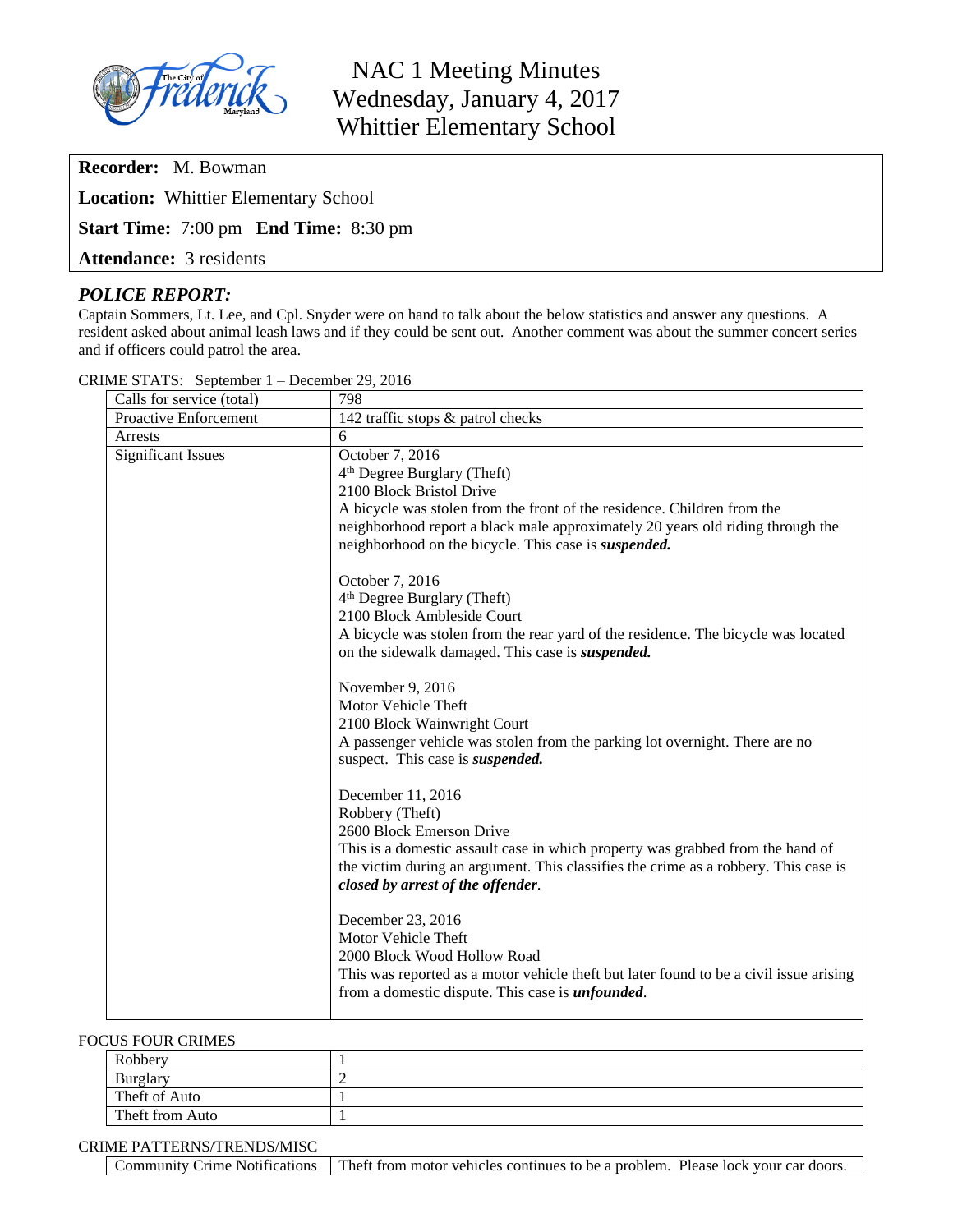| <b>Additional Needs</b>  | Speeding Tip Received – Yellow Springs @ Old Farm Dr.<br>Continued Tips of Speeding on Tuscanney Drive |  |
|--------------------------|--------------------------------------------------------------------------------------------------------|--|
|                          | <b>SPEED BOX DATA:</b>                                                                                 |  |
|                          | Tuscanney Drive Eastbound Traffic Study: (7 Days)                                                      |  |
|                          | Average Daily Traffic: Flow 4303 Vehicles                                                              |  |
|                          | Average Daily "High Risk" $20 + = 1\%$                                                                 |  |
|                          | Average Daily "Medium Risk" $10+=5\%$                                                                  |  |
|                          | Average Daily "Low Risk" > $10+ = 70\%$                                                                |  |
|                          | Average Compliant = $24\%$                                                                             |  |
| Resident Issues/Concerns |                                                                                                        |  |
| Other                    | FPD is looking for lateral and entry level police officers, dispatchers and a school                   |  |
|                          | crossing guard for Whittier.                                                                           |  |

## *PLANNING:*

| <b>Project Name:</b> | <b>Millie's Delight Phase 1 Plat 3</b>                                                              |
|----------------------|-----------------------------------------------------------------------------------------------------|
| Location:            | Off of Rocky Springs Road and Kemp Lane                                                             |
| COF Staff:           | 301-600-1718<br>Pam Reppert                                                                         |
| Applicant:           | John Mazelon, Fox & Associates                                                                      |
| Description:         | The owner obtained Preliminary Subdivision Plat approval on November 26, 2003, which included       |
|                      | two phases for build out of 59 single family units. However, phase 2 has been since encumbered      |
|                      | with floodplain with the 2007 FEMA mapping. Therefore Phase 2 is unable to proceed with             |
|                      | construction in the floodplain under City and FEMA regulations. The Applicant is proposing          |
|                      | change to the subdivision plat with the subject final plat containing the remaining lots of Phase 1 |
|                      | and the newly created single lot 60.                                                                |

## *GUEST SPEAKER:*

Mayor Randy McClement – the Mayor was in attendance to answer any questions and talk about snow removal operations. He said that the city will be updating snow removal/pushing progress during larger storms every 6 hours. He said they plow snow when it reaches 2" or higher.

#### *OLD BUSINESS:*

• Jimmy McGee Park - updates have been made and more will happen in spring.

## *NEW BUSINESS:*

## *SUGGESTIONS/COMMENTS*

# *UPCOMING EVENTS:*

# *CONTACT INFORMATION:*

Michele Bowman, Community Outreach Specialist 301-600-2091 mbowman@frederickmdpolice.org<br>Frederick Police Department Sgt. Aaron Lapp 301-600-6390 alapp@rederickmdpolice.org Frederick Police Department Sgt. Aaron Lapp 301-600-6390 alapp@rederickmdpolice.org<br>Frederick Police Department Cpl. Charlie Snyder 301-600-4115 csnyder@frederickmdpolice.org Code Enforcement

Frederick mdpolice Oesp. Charlie Snyder @frederickmdpolice.org<br>301-600-3825

#### **NAC 1 Coordinators**

Joan Willoughby [jtwillo@aol.com](mailto:jtwillo@aol.com) Linda Stone [hokiestone@aol.com](mailto:hokiestone@aol.com)

#### **NAC 1 MEETINGS – 7:00 pm Whittier Elementary 2017** March 1<sup>st</sup> – Community Action Agency & Student Homelessness Initiative May 3rd July – tbd September 6<sup>th</sup> November 1st **FREDERICK POLICE DEPARTMENT Emergency:** 911 **Non-Emergency:** 301-600-2100 **Anonymous Crime Tips** 301-600 TIPS (8477) – phone 240-674-TIPS (8477) - text [fpdcrimetip@frederickmdpolice.org](mailto:fpdcrimetip@frederickmdpolice.org)